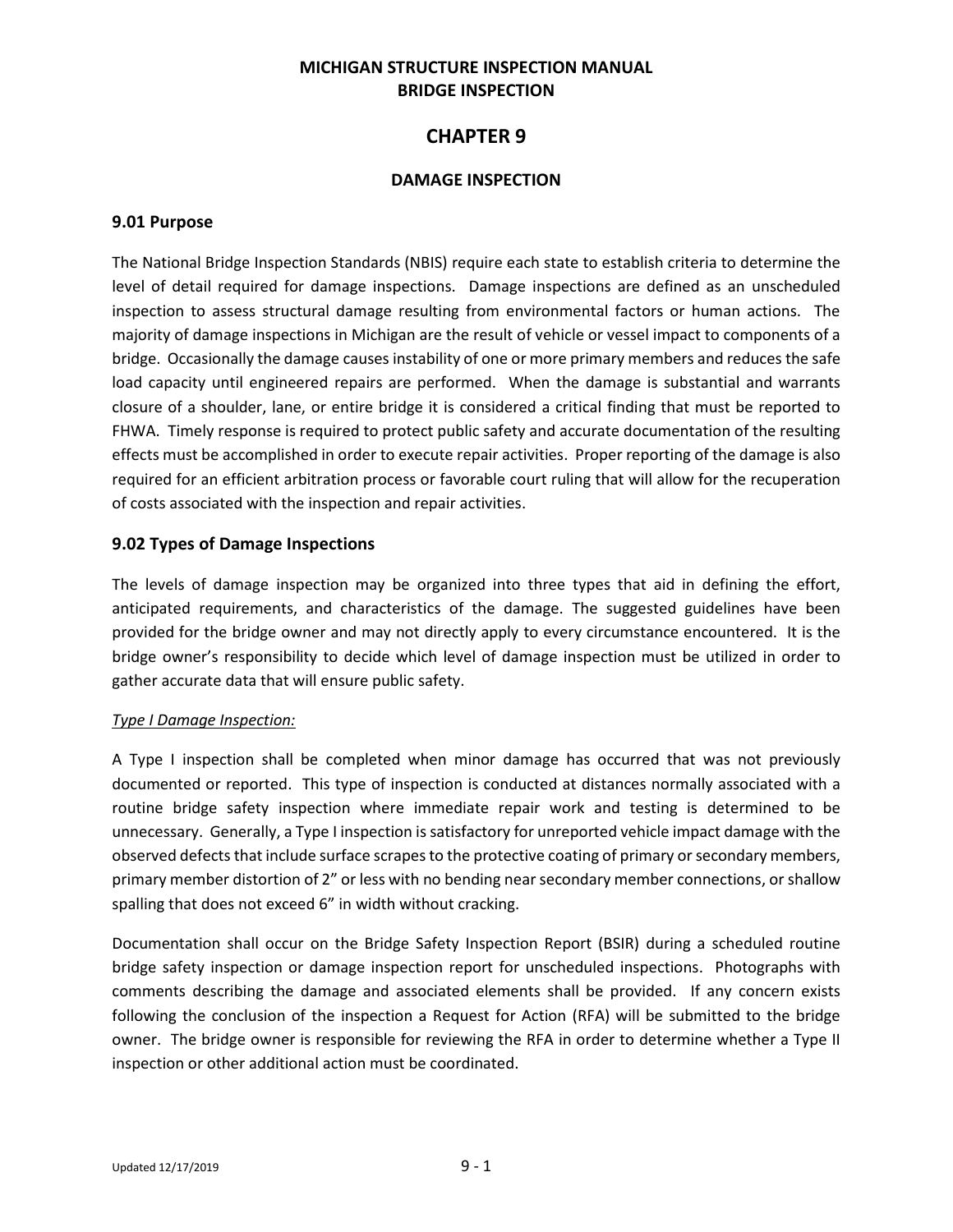#### *Type II Damage Inspection:*

A Type II inspection shall be completed whenever damage has occurred that is reported by law enforcement, the degree of damage exceeds the limits specified for the Type I inspection, or when engineering judgment dictates a need for hands-on inspection. Documented damage is provided by law officials through the issuance of a State of Michigan Traffic Crash Report (UD-10) to the agency. This type of inspection is conducted at arms-length in order to verify the requirements of repair work that may be scheduled or to provide a detailed historical record of any deformations that exist. This inspection must be performed within 180 days from receipt of the UD-10, but it is recommended to be completed in cases where the bridge owner or team leaders arrive at the scene immediately following the incident. All vessel impact and fire damage inspections should also begin with a Type II damage inspection in order to accurately assess whether affects to structural capacity occurred.

Detailed measurements and photographs of all the affected elements shall be documented on the damage inspection report. It is also recommended to update the BSIR and provide reference for the inspection work or repairs that are installed. If any concern exists following the conclusion of the inspection an RFA shall be submitted to the bridge owner. The bridge owner is responsible for reviewing the RFA in order to determine whether a Type III inspection or other additional action must be coordinated.

#### *Type III Damage Inspection:*

A Type III inspection shall be completed when critical damage to the primary structural elements causes concern for stability or loss of safe structural capacity. The majority of these inspections are initiated from verbal contact from law enforcement, although they may also result following observations during the Type I or II damage inspection. This inspection must be performed as soon as the scene is safe for individuals and equipment to access the affected component.

Detailed measurements and photographs of the damaged elements shall be documented on the damage inspection report. When immediate repairs are necessary a narrative of the activities completed shall also be provided. Additional actions may be necessary following the inspection which must be documented on the RFA form. The bridge owner is responsible for reviewing the RFA, facilitating the necessary actions to resolve the matter, and updating SI&A coding. All damage that results in a critical finding must be documented on the RFA form.

### **9.03 Damage Inspection Procedures**

Since damage inspections are unscheduled events, whereby extensive resources may not be available to immediately respond, communication is vital during the entire process. The bridge owner is usually the first to be informed of reported damage and often responds directly to the incident. The bridge owner may delegate the responsibility of completing the damage inspection to a qualified individual. Although processes may vary according to agency specific guidelines, the bridge owner is ultimately responsible for initiating any required reactions stemming from the reported damage and coordinating the immediate or intermediate actions that must be undertaken. The course of action taken to ensure public safety will be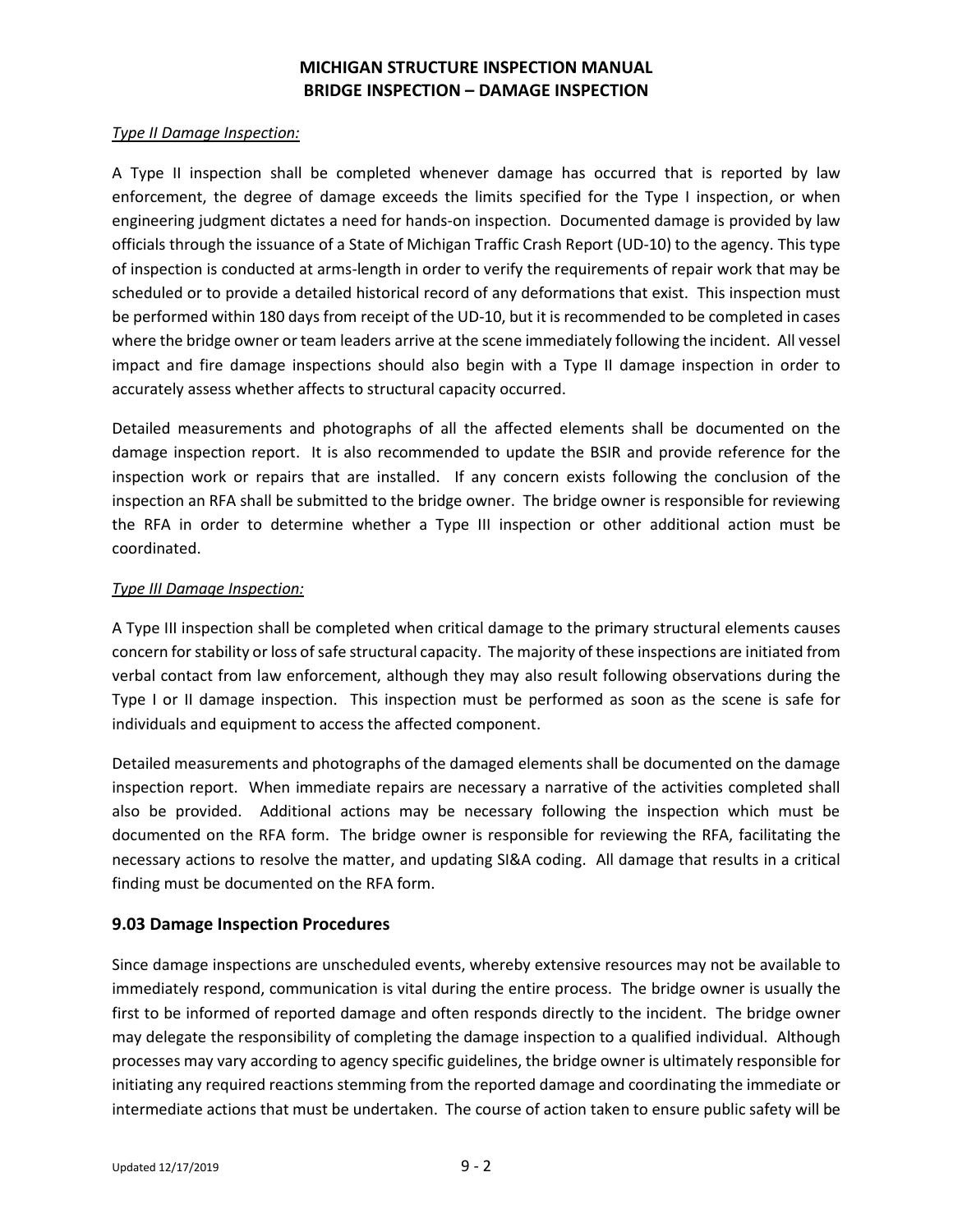unique for many incidents and depend upon the extent of damage or the resources available to mitigate public mobility impacts.

The procedures that have been developed are guidelines for the bridge owner and responding individuals to follow. The bridge owner or delegated authority responsible for assessing the damage may decide to deviate from established practices according to the particular conditions encountered and the degree of damage present. However, the bridge owner must ensure that the level of response is appropriate for each reported incident, the damage is well documented, and confirm that follow-up activities to maintain public safety are accomplished.

### **9.04 Damage Inspection Procedures – High Load Hit Impacts**

On average, MDOT owned bridges experience more than one reported high load hit (HLH) per week. There are also numerous un-reported HLHs that occur which are often minor and discovered during scheduled routine inspections. Factors influencing the frequency of impacts include the relative state of the economy, seasons, and population density as they all affect the transportation of equipment and materials in a variety of ways. In many cases the resulting damage from each HLH is unique and may be limited to minor aesthetic losses or extensive destruction that affects safe load capacity.

When the bridge owner or delegated authority responds to the site of reported damage and the roadway is not closed the inspection must begin at a safe distance from traffic, usually on the shoulder of the route under, in order to determine the urgency of the Type II inspection. These cases occasionally occur for instances when the notification of damage is first reported to the bridge owner through the distribution of a UD-10 in the Traffic Crash and Reporting System (TCRS). All recently damaged bridge elements must be carefully inspected for signs of damage or distortion. Freshly scraped protective coatings on steel stringers and light colored spalling of concrete beams or the deck provide initial signs where the reported impact may have occurred.

The previous BSIR or damage inspection report should be reviewed when the inspector is unaware of the damage history at the particular location so any existing damage is not contributed to the most recent impact. Once the location of impact is determined the extent of it must be well defined. If the damage is not readily identifiable the bridge owner should review all of the primary components and contact the responding law enforcement official for more information.

If there are no immediate concerns following the initial review of the damage a Type II inspection may be completed at any time within 180 days. Although a follow-up inspection will be performed the Type I inspection must be documented through completion of a damage inspection report and/or updating the BSIR to document the observed damage. This initial record should approximate the extent of distortion, categorize any damage to secondary members, and provide photos for the file. The report may be amended once detailed measurements have been taken during the Type II or Type III inspection. This action will allow for the proper identification of any additional impact damage that occurs prior to the follow-up inspection.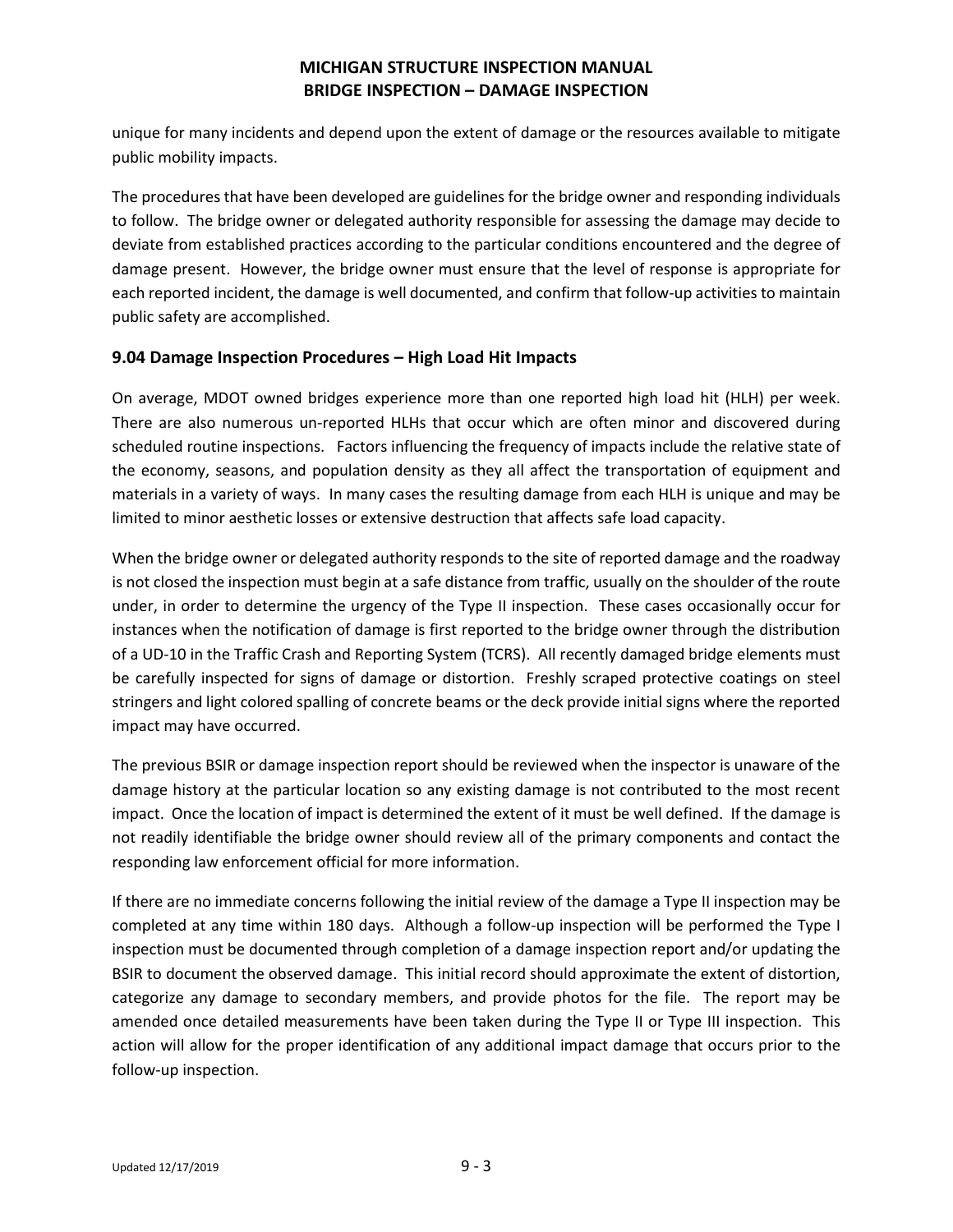When the vehicle that impacted the bridge is at the site during the inspection the immediate course of action will be contingent on whether or not law enforcement is present. If law enforcement is not present they shall be contacted immediately so assistance to the vehicle operator and any other affected motorists may be administered. The bridge owner must exercise judgment when approaching the scene without emergency response officials present. If the vehicle is transporting cargo that may be hazardous the bridge owner shall abstain from any further actions until law enforcement has determined that any associated risks to health and safety have been resolved.

In rare instances portions of the vehicle or cargo may become entangled in the bridge elements and require removal. Under no circumstances shall portions of any primary or secondary bridge elements be modified or cut to facilitate the removal without approval from the bridge owner or Statewide Emergency Coordination Engineer. The owner of the vehicle is responsible for removing their property from the site without causing any further damage to the structure unless arrangements cannot be completed in a reasonable timeframe.

The bridge owner shall follow any agency specific processes and procedures to notify individuals in preparation of maintaining traffic and releases to the media. If the agency does not have written guidelines the bridge owner shall, at a minimum, arrange for the installation of traffic control devices and notify the jurisdictional MDOT Transportation Service Center (TSC). The bridge owner must then determine whether the affected primary members are stable and if the impact has had a negative reduction in the safe load capacity of the structure. Since lane closures are necessary to remove the equipment and damage may be extensive a Type II or Type III inspection should be performed immediately after the components are accessible.

#### **9.04.01 High Load Hit Impact Procedures – Steel Superstructure**

During a Type I inspection the steel superstructure and deck components shall be inspected to determine whether immediate action must be taken. The bridge owner or team leader must determine the approximate amount each stringer is bent out-of-plane, record the length of the distortion, and document the point of impact. The limits of the affected damage must be identified by reference points, usually from the beam ends, in order to provide a baseline for comparison if additional damage occurs. Photos shall be recorded along the length of the affected stringer(s), point of impact, and any damaged connections. This information also aids the development of a traffic control plan should further action be necessary. An RFA must be submitted to the bridge owner anytime additional work must be completed.

The Type II or III inspection is completed to determine the exact extent that each member is distorted or damaged. This process usually begins by placing a 4 foot level vertically plumb from the edge of the top flange and measuring the horizontal distance from the affected bottom flange near the maximum point of distortion. The length of the distortion must also be determined and should be measured from a known reference point. A sketch of the damage should be drafted on an as-built plan sheet or drawing if the plans are unavailable. If the bottom flange is rotated vertically measurements shall be taken on the outside edge of each side to the top flange. Any damage to secondary members or connections must be documented. Dye penetrant or magnetic particle testing shall be used to assist in the verification of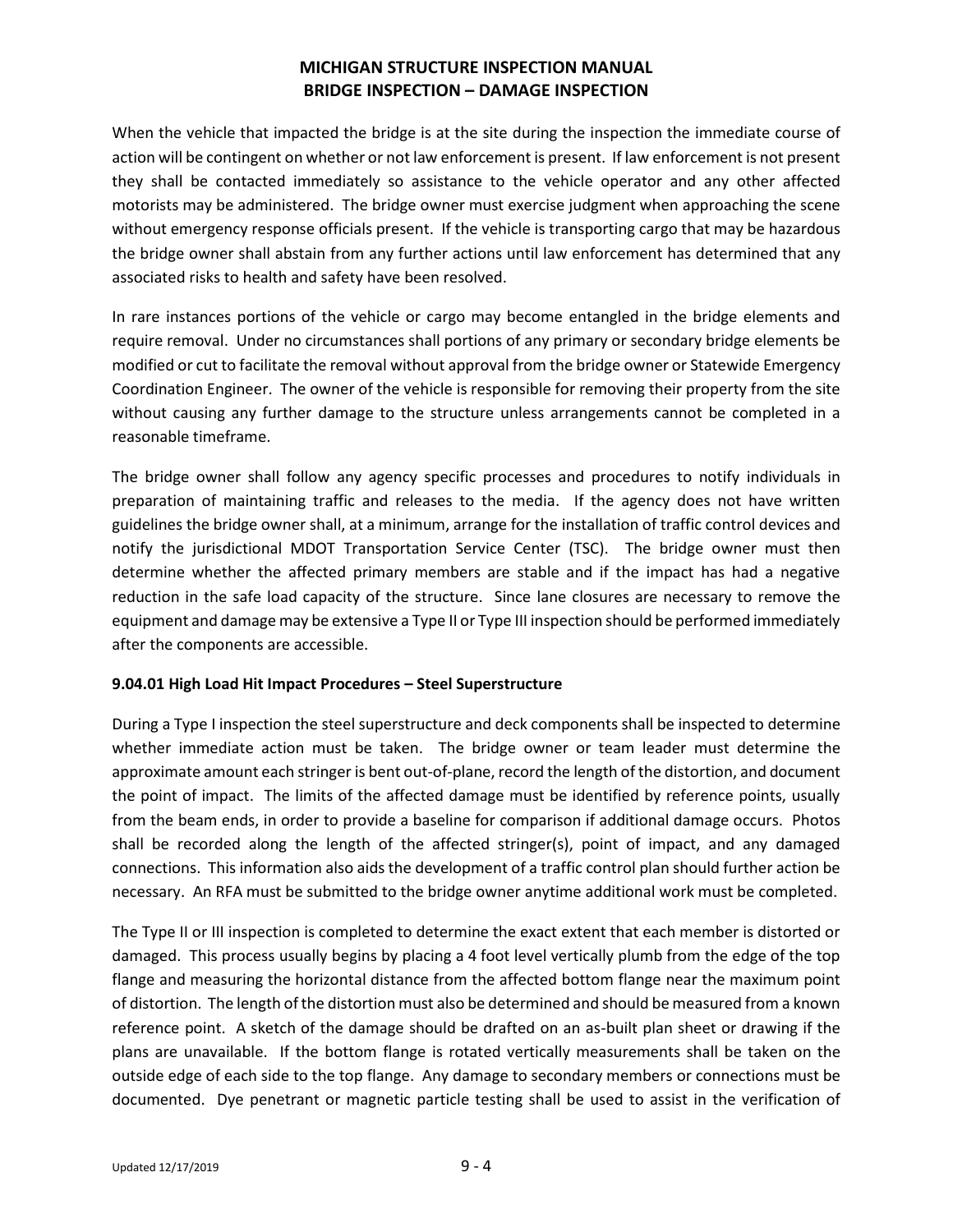suspected cracking or may be employed to confirm that cracking has been properly arrested. Cracks in elements that are not redundant often require an immediate action. Any work that requires further evaluation or repair must be documented on the RFA form for further action.

#### **9.04.02 High Load Hit Impact Procedures – Concrete Superstructure**

During a Type I inspection concrete superstructure and deck components that have been impacted require inspection for cracking and spalling. Secondary members such as concrete or steel diaphragms should be examined for damage. The bridge owner must determine the size of spalls, approximate the area of observed cracking, and document the point of impact. The limits of the affected damage must be identified by reference points, usually the beam ends, in order to provide a baseline for comparison if additional damage occurs. Photos shall be recorded of the bottom flanges of all affected beams, the point of impact, and any damaged connections. This information also aids the development of a traffic control plan should further action be necessary. An RFA must be submitted to the bridge owner anytime additional work must be completed.

The Type II or III inspection is completed to determine the exact extent that each member is damaged. The inspector should sound the affected beam(s) and fascia to detect the presence of delaminations and mark them with marking crayons or sprayable chalk. Spalls, delaminations, and cracks shall be accurately measured and the locations of them identified by a known reference point on the bridge. The damage shall be drafted on an as-built plan sheet or drawing if the plans are unavailable. A Type III inspection shall be completed whenever there is severed prestressing reinforcement, vertical beam cracking, or testing required for structural load capacity verification.

### **9.05 Damage Inspection - Fire Damage Procedures**

All damage that has resulted from fires requires a level II or level III damage inspection. Fire damage to bridge components often results from the accidental combustion of flammable materials in transit, but may also occur due to intentional human activities. The extent of heat damage affects the fundamental bridge materials of steel and concrete in various ways. Strength loss for each type of material varies according to the fuel source, duration, and distance of the fire. Once the site is safe for inspection the bridge owner must determine the limits that were affected, degree of damage, and whether Type III testing is required to verify if strength reductions have occurred. The results of any required test will allow for an accurate load rating to be accomplished and aid in the determination of whether repair or replacement of the element is necessary.

The inspection should begin by reviewing the exposed components for signs of damage. If distortion or cracking are not readily apparent soot should be removed from the surface in order to identify deficiencies. A sketch of the area affected by the heat should be created to allow for defect observations to be recorded.

The inspection of steel elements may begin by verifying the condition of protective coatings on stringers. Proper precautions should be exercised while working around damaged paint coatings as they may contain lead. If the coating has been damaged by the heat source further inspection is required to verify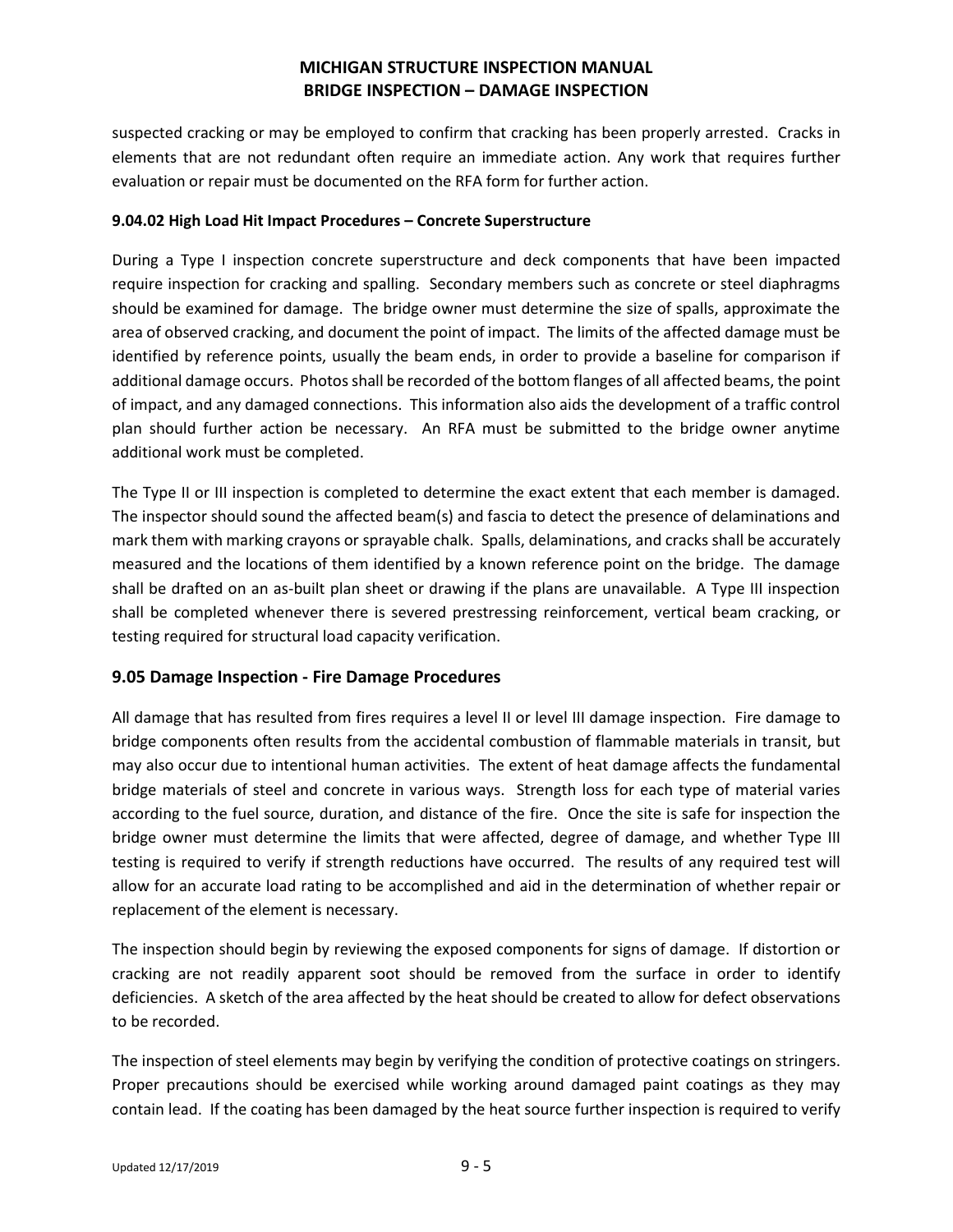whether a reduction in yield strength has occurred. Substantial impacts to steel tensile strength generally occur when temperatures reach approximately 1200 ºF, but are dependent on the duration and intensity of the heat. If the coating has been damaged but the steel does not exhibit signs of deformation or obvious damage destructive testing may have to be performed. For MDOT owned bridges, the bridge owner shall contact the Structure Technical Section to provide guidance and specialized testing services. Local agency bridge owners are recommended to secure a consultant capable of performing the evaluation. A series of coupons may need to be extracted to perform laboratory tension and impact testing in order to determine whether repair or replacement is necessary.

Reinforced and prestressed concrete must be evaluated for cracking, delamination, and spalling following a fire. Generally, concrete heated to 900 <sup>o</sup>F will lose approximately 50% of its compressive strength while losses will also be realized to reinforcement bond and tensile capacities. Sounding must be performed to characterize whether the intensity of the heat source affected the properties of the concrete. Delaminated areas should be clearly defined through the use of marking paint. Concrete that spalls or crumbles to reinforcement while impacting with a rock pick hammer indicate heat exposure that may have load capacity implications and requires further destructive or non-destructive testing of the materials. Samples of concrete or steel reinforcement may require extraction to categorize strength loss and verify the presence of micro cracking.

### **9.06 Damage Inspection – Movable Bridge and Vessel Impact Inspection Procedures**

Damage inspections of movable bridges are often warranted due to operational errors or electrical, mechanical, and hydraulic failures. Detailed guidelines pertaining to the inspection of movable bridges may be reviewed in the AASHTO *Movable Bridge Inspection, Evaluation, and Maintenance Manual*. It is recommended that each movable bridge have bridge specific operations and maintenance manuals. The information in the manuals will provide a basis for the bridge owner or consultant to begin troubleshooting mechanism malfunctions.

For MDOT owned movable structures the bridge operator shall contact the Statewide Emergency Bridge Engineer when a bridge requires maintenance or is not functioning. The Statewide Emergency Bridge Engineer will complete all necessary notifications to the U.S. Coast Guard, MDOT personnel, and arrange for corrective action.

### **Christopher Idusuyi, P.E.**

MDOT Statewide Emergency Coordination Engineer 6333 Lansing Road Lansing, MI 48917 Office: 517-322-3398 Cell: 517-242-5783

Local agency bridge owners are responsible for immediately contacting the U.S. Coast Guard of any incident that restricts the movement of vessels.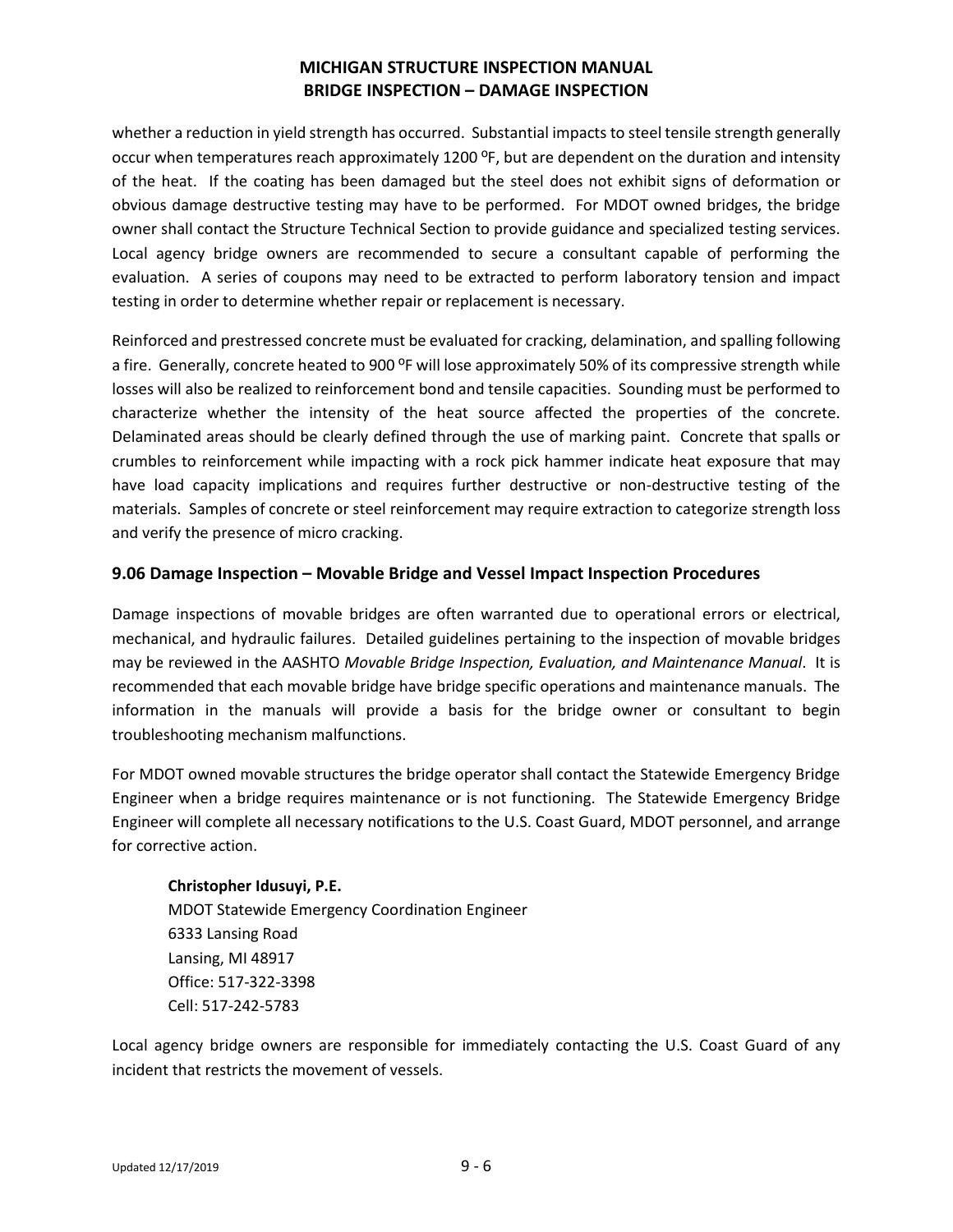#### **Lee D. Soule**

Bridge Management Specialist 9th Coast Guard District (DPB) 1240 East Ninth Street Cleveland, OH 44199-2060 Office: (216) 902-6085 Fax: (216) 902-6088

Impacts caused by vessels in navigable channels may cause damage that cannot readily be detected during a Type I damage inspection. Due to the often difficult nature of inspecting the locations of vessel impact on the superstructure, substructure, or protection system components a Type II damage inspection should be performed for all reported instances where commercial ship contact has occurred.

An underwater diving inspection may be required to verify the presence of cracking, distortion, or other defects requiring repair. The inspection should also be focused on reviewing the condition of the protection systems that are employed and appraise their current condition. The AASHTO *Guide Specification and Commentary for Vessel Collision Design of Highway Bridges* provides additional information and current practices in the employment of protection systems.

The observations during the Type II damage inspection must be noted on the damage inspection report to identify the condition and location of the affected elements that are above and below water.

### **9.07 Documenting Damage Inspections**

The bridge owner or individual performing the Type I, II, or III inspection must document the damage found during the inspections. For Type I inspections this documentation should be completed by updating the BSIR, or if the report cannot be updated than a damage inspection report must be completed. The location and extent of damage should be clearly described so it can be compared with any future damage that occurs. In instances where the bridge owner delegates the damage inspection to the team leader that entered the previous Bridge Safety Inspection Report (BSIR) a comment and supporting information shall be added to the document that references the damage inspection. Vague comments such as "slightly", "minor", or "about" should never be used to describe damage on any inspection report.

Documentation for Type II and Type III damage inspections shall be more detailed to include sketches and precise measurements of the damage. As these types of inspections often result in legal action against the company that caused the damage to the structure the documentation should be complete and accurate.

For MDOT owned bridges, the Damage Inspection Report form shall be completed when the BSIR may not be updated, and for all Type II or III damage inspections. A copy of the report and photographs shall be submitted to [MDOT-MiBridge-Admin@michigan.gov](mailto:MDOT-MiBridge-Admin@michigan.gov) and retained in the bridge file. Local agencies are encouraged to utilize a similar form and must maintain a copy in the bridge file.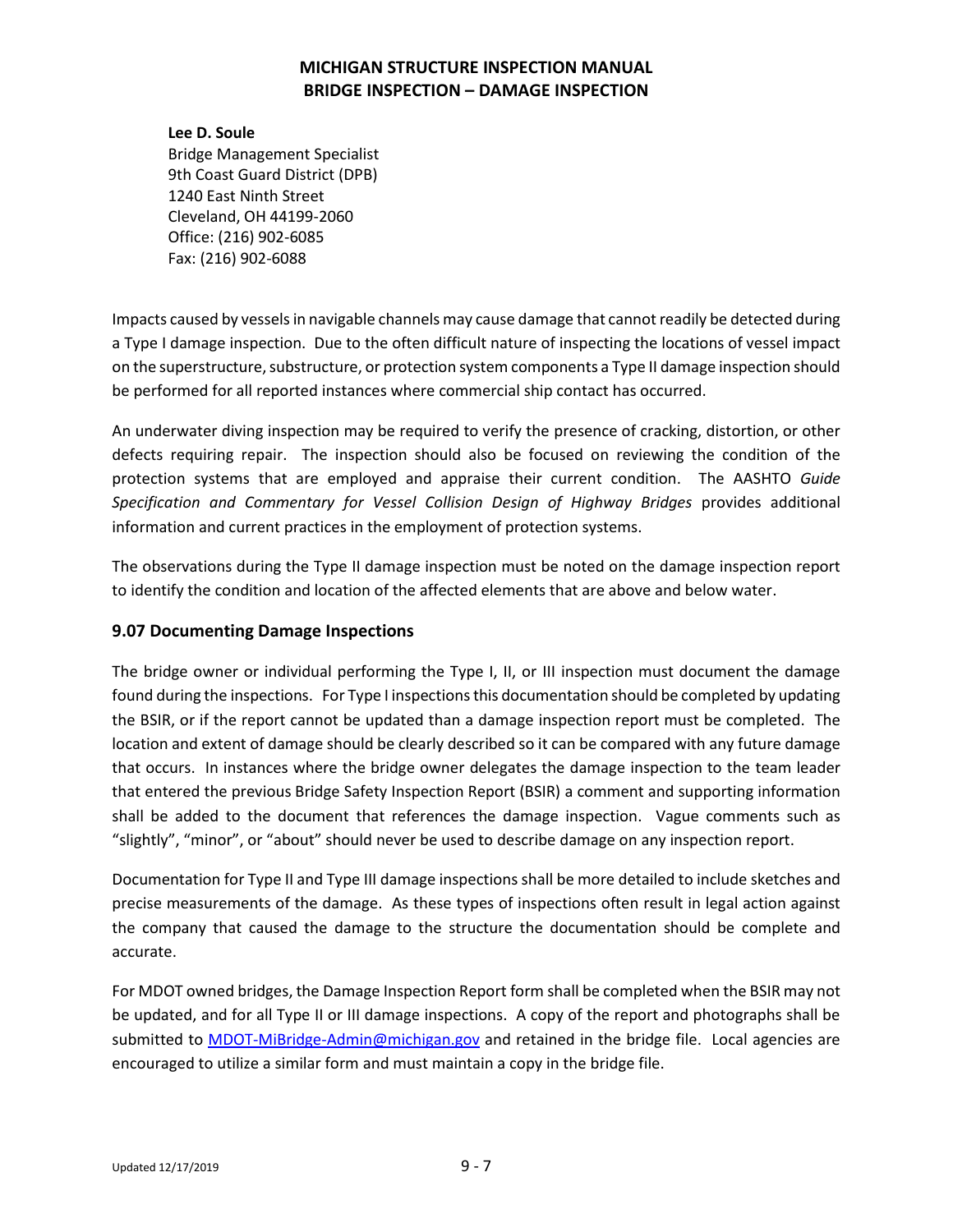### **9.08 Obtaining the Traffic Crash Report**

A UD-10 should be secured by the bridge owner following any damage caused by the driver of a vehicle. For instances where damage is verbally reported by law enforcement, the bridge owner should record the reporting officers contact information for follow-up assistance in obtaining the documentation. The information contained is critical for the recuperation of any inspection or repair costs associated with the incident.

### **9.09 Initiating the Claim Process**

Local agency bridge owners that are unfamiliar with their agency specific claim process should contact an attorney representative to determine the documents, billing rates, and information needed for the recuperation of damage costs. In order to recuperate costs from damage stemming to an MDOT owned bridge, an estimate must be provided to the Claims Coordinator. The Claims Coordinator is responsible for assembling the information and submission to the Attorney General's Office. Region specific processes should be followed to ensure that costs for each incident are reported. At a minimum the information should include:

- Traffic Crash Report
- Inspection, Evaluation, and Review Cost Report
- Repair Cost Report
- Previous Bridge Safety Inspection Report
- Damage Inspection Report
- Photos

The Inspection, Evaluation, and Review Cost Report include information for labor, equipment, travel, and materials. Labor documentation should include the classification of the employees performing the inspection, their hourly rate, regular time, overtime, and a subtotal for each. The fringe rate provided by the Financial Services Division must be applied to all labor costs for an accurate submittal.

Equipment used to respond to the incident and for access to perform the inspection must also be included. Equipment numbers shall be identified for each unit used. If the hourly chargeable rates are unknown the Operations Administrative Services Division may be contacted for assistance.

Travel costs, including meals and lodging should be provided using the reimbursable rate provided by the Travel Services Division. Materials that are used to facilitate the inspection shall be documented as well. A subtotal of these costs followed by the acceptable rates that may be applied shall be included for the total cost of inspection. For bridge repairs, the Repair Cost report may include similar costs as the inspection and evaluation, but a detailed breakdown of materials used for the repair is necessary.

The most recent Bridge Safety Inspection Report must be provided as a document to identify the change in condition. In cases of a HLH, the defense attorney reviews the comments provided under Item #9 of the report for vague information relating to previous impact to dispute the case. It is essential for accurate comments to be provided during a routine bridge inspection. The damage inspection report should